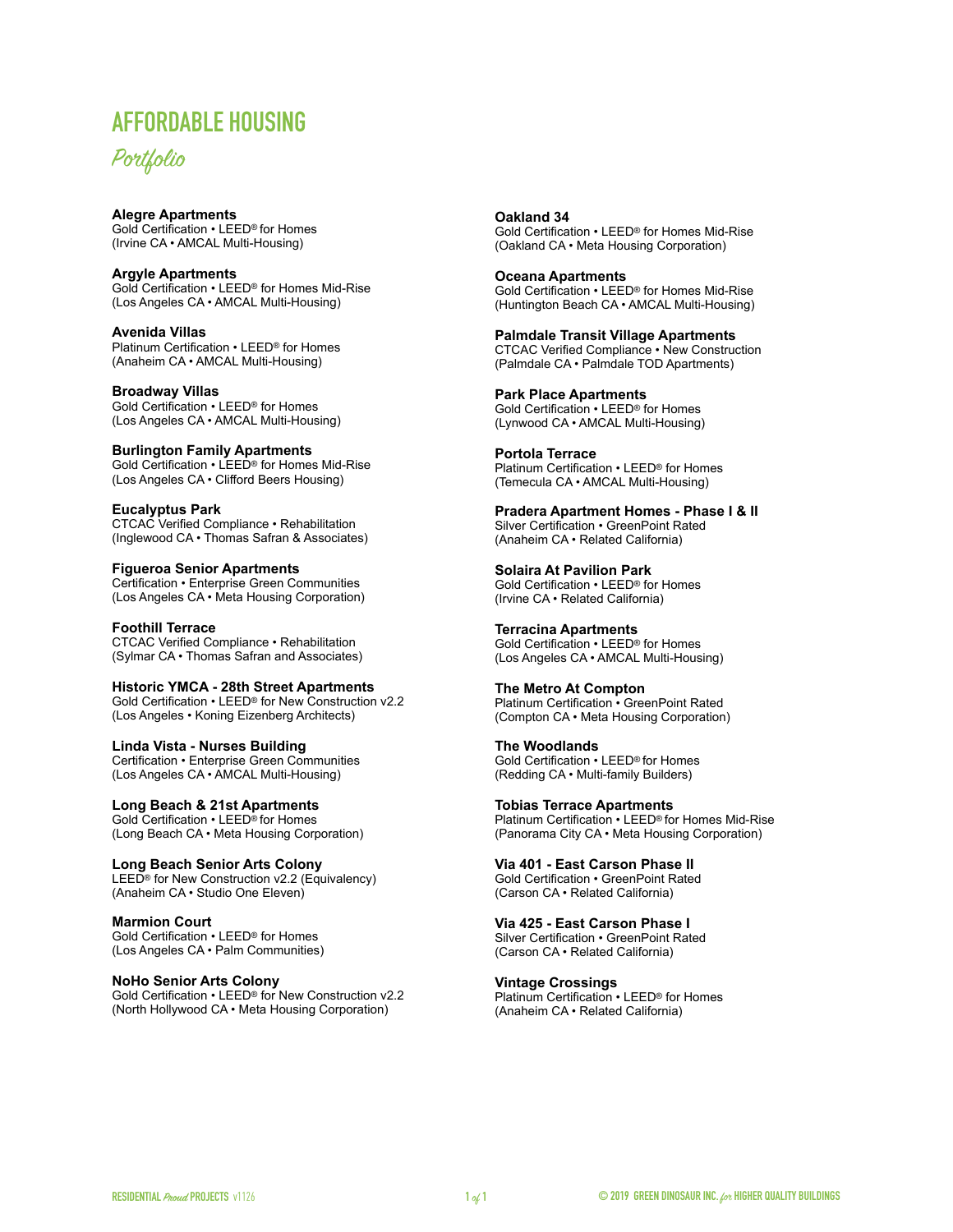# **AFFORDABLE HOUSING - NONPROFIT**



## **708 Pico Boulevard**

Energy Auditing & Rebates (Santa Monica CA • Community Corporation of Santa Monica)

**[Blue Hibiscus](http://www.gbig.org/buildings/1066273/details)** Platinum Certification • LEED® for Homes (Los Angeles CA • West Hollywood Community Housing Corporation)

**[Beverly Terrace](https://www.greendinosaur.org/beverly-terrace/)** Platinum Certification • LEED® for Homes (Los Angeles CA • A Community of Friends)

**[Casa Carmen](http://www.gbig.org/buildings/1066528/details)** 

Platinum Certification • LEED® for Homes (Los Angeles CA • 1010 Development Corporation)

#### **[Casa Yonde'](http://www.gbig.org/buildings/87255)**

Platinum Certification • LEED® for Homes Mid-Rise (Los Angeles CA • Little Tokyo Service Center)

#### **[Cedar Springs Apartments](http://www.gbig.org/buildings/87457/details)**

Platinum Certification • LEED® for Homes Multi-Family Low Rise Certification • Energy Star Targeting Energy Petal Certification • Living Building Challenge (La Verne CA • A Community of Friends)

#### **Courtyard At La Brea**

Gold Certification • GreenPoint Rated (Los Angeles CA • West Hollywood Community Housing Corporation)

#### **Durae Senior Apartments - Crenshaw**

Platinum Certification • GreenPoint Rated (Los Angeles CA • Little Tokyo Service Center)

#### **Durae Senior Apartments - Kingsley**

Platinum Certification • GreenPoint Rated (Los Angeles CA • Little Tokyo Service Center)

**Fullerton Heights** 

Silver Certification • LEED® for Homes Multi-Family Low Rise Certification (Fullerton CA • A Community of Friends)

#### **[Gateways Apartments](http://www.gbig.org/buildings/16290)**

CALGreen Compliance • Commissioning (Los Angeles CA • SRO Housing Corporation)

#### **[HFL Sequoia Apartments](http://www.gbig.org/buildings/962356)**

Gold Certification • LEED® for Homes (Van Nuys CA • Little Tokyo Service Center)

**Larry Itliong Village** 

Gold Certification • GreenPoint Rated (Los Angeles CA • Little Tokyo Service Center)

#### **Los Feliz Affordable Housing**

Gold Certified • GreenPoint Rated (Ventura CA • Mainstreet Architects & Planners)

## **Madera Vista Apartments**

Silver Certification • GreenPoint Rated (Temecula CA • BRIDGE Housing)

**March Veterans Village - Buildings 2** Gold Certification • LEED® for Homes (Riverside CA • Coachella Valley Housing Commission) **March Veterans Village - Buildings 3** Gold Certification • LEED® for Homes (Riverside CA • Coachella Valley Housing Commission)

**[Mar Vista Union Apartments](http://www.gbig.org/buildings/1008643/details)** Platinum Certification • LEED® for Homes (Pasadena CA • National CORE)

**Mission Cove - Phase I** Gold Certification • GreenPoint Rated (Oceanside CA • National CORE)

**Mission Cove - Phase II** Gold Certification • GreenPoint Rated (Oceanside CA • National CORE)

#### **[Menlo Family Apartments](http://www.gbig.org/buildings/799824/details)**

Certification • Enterprise Green Communities (Los Angeles CA • Little Tokyo Service Center)

#### **Oakcrest Terrace**

Gold Certification • LEED® for Homes (Yorba Linda CA • National CORE)

### **[Olive Meadow](http://www.gbig.org/buildings/1265292/neighborhood)**

Platinum Certification • LEED® for Homes (San Bernardino CA • National CORE)

#### **Perris Family Apartments**

Gold Certification • GreenPoint Rated (Perris CA • Coachella Valley Housing Coalition)

#### **[Rancho Verde Apartments](http://www.gbig.org/activities/leed-1000059055)**

Platinum Certification • LEED® for Homes (Ventura CA • HACSB)

#### **[Silver Star Apartments](https://www.youtube.com/watch?v=H9wxYPI_K_o&list=PLc-vxpBvLYCgH5r6ThPv7sD2J1yervuTr)**

Platinum Certification • LEED® for Homes Multi-Family Low Rise Certification • Energy Star Targeting Energy Petal Certification • Living Building Challenge (Los Angeles CA • A Community of Friends)

#### **Step Up On Colorado**

LEED® for Homes Mid-Rise • Commissioning • HERS Rating (Santa Monica CA • Hollywood Community Housing Corp)

#### **Step Up On Vine**

Platinum Certification • LEED® for Homes (Los Angeles CA • Hollywood Community Housing Corp)

#### **[The Arroyo](http://www.gbig.org/buildings/1066464/details)**

Platinum Certification • LEED® for Homes (Santa Monica CA • Community Corporation of Santa Monica)

#### **Valencia Vista**

Platinum Certification • LEED® for Homes (San Bernardino CA • National CORE)

#### **[Vermont Manzanita](http://www.gbig.org/buildings/970905)**

Platinum Certification • LEED® for Homes Mid-Rise (West Hollywood CA • West Hollywood Community Housing Corp)

#### **Villa Hermosa - Phase I**

Gold Certification • GreenPoint Rated (Indio CA • John Cotton Architects)